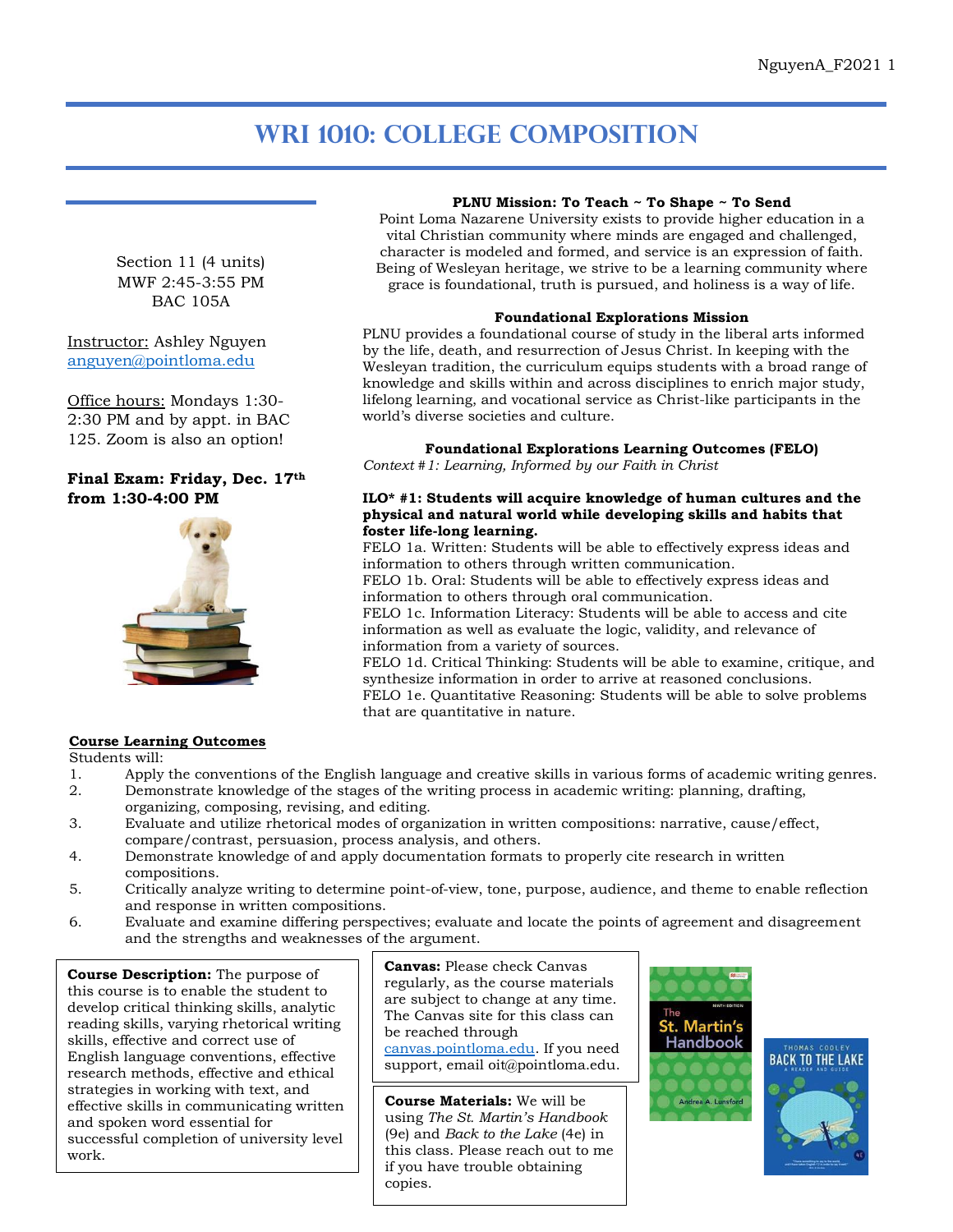**Curriculum Requirements:** To complete this course each student must write 2 in-class and 3 out-of-class formal essays (4-5 pages), one research paper (10-12 pages) with at least 12 sources cited, journals, analyses of readings and of your own writing, in-class free writes, read the assigned texts, participate in discussions in varying forms, and take administered quizzes.

#### **Essay Assignments:**

**Introductory Essay:** 1000-1600 words written in class

**Unit One** (200 pts)**:** Narrative/Example Essay 2 (no outside sources)

**Unit Two** (200 pts)**:** Argument Essay 3 (no outside sources)

**Unit Three** (200 pts)**:** Cause/Effect Essay 4 with citations and Works **Cited** 

**Unit Four** (300 pts)**:** Research Essay (10-12 pages of text, not including Works Cited) with Creative Project presentation

**Final Essay Exam** (100 pts)**: Friday, Dec. 17 at 1:30-4:00 PM** *in person*

**Academic Accommodations:** While all students are expected to meet the minimum standards for completion of this course as established by the instructor, students with disabilities may require academic accommodations. At Point Loma Nazarene University, these students are requested to file documentation during the first two weeks of the semester with the Educational Access Center (EAC), located in the Bond Academic Center. This policy assists the University in its commitment to full compliance with Section 504 of the Rehabilitation Act and the Americans with Disabilities Act. Section 504 (a) prohibits discrimination against students with special needs and guarantees all qualified students equal access to and benefits of PLNU programs and activities. Once the student files documentation, the EAC will contact the student's instructors and provide written recommendations for reasonable and appropriate accommodations to meet the individual learning needs of the student.

**LJWL Department Policy on Plagiarism:** The Department of Literature, Writing, and Languages deems intellectual and academic integrity to be critical to academic success and personal development; therefore, any unethical practice will be detrimental to the student's academic record and moral character. **Students who present the work of others, which includes but is not limited to borrowing another student's work, buying a paper, or using the thoughts or ideas of others as if their own (using information in a paper without citation), commit plagiarism.** Writing that has been edited and rewritten by **anyone** but the student in the class is considered to be plagiarized as well. **Students will be held accountable for plagiarized material whether the material was plagiarized intentionally or unintentionally.** Plagiarized work will result in a failing grade for the assignment and possibly for the course. In either event, a written report will be filed with the department chair and area dean. The dean will review the report and submit it to the provost and the vice president for student development. It will then be placed in the student's academic file.

**Attendance**: Attendance is required. Missing class can affect a course grade since in-class assignments cannot be made up and late papers are not accepted. Absences that exceed the PLNU absence policy of 10% will result in a letter to the Vice President for Academic Affairs requesting de-enrollment from the course. Note that arriving late or exiting class early three times will equal one absence as per the PLNU attendance policy.

#### **Grade Breakdown by Points**

A: 1000-940; A-: 939-900; B+: 899-870; B: 869-830; B-: 829-800; C+: 799-770; C: 769-730; C-: 729-700; D+: 699-670; D: 669-630; D-: 629-600; F: 599 and below.

**Writers' Studio:** SAT, ACT, and/or diagnostic essay scores reveal levels of competency in writing, thinking, and communication skills on the college entry level. The diagnostic exam results and your professor's discretion will determine whether or not you will benefit most by enrolling in WRI 0097 which is a writing skills tutorial held in the Writers' Studio. If your score qualifies you to enroll in WRI 0097, you will fulfill the requirements by working on your writing skills with a trained tutor in the Writers' Studio for one hour once-a-week for 10 weeks beginning the third week of the semester. You will be required to attend an introductory session to the Studio the second week of classes. During that session you will signup for a time to work with a writing consultant one hour a week throughout the semester. The writing assignments you work on with the consultant will be assignments assigned in this writing course. It is not a study hall and the tutors do not assign work. Students who work in the Studio benefit greatly from their time spent working alongside a pedagogically trained fellow writer. The fee for the Studio, WRI 0097, is \$150.00. Should you have the privilege of working in the Studio, know that the \$150.00 lab fee replaces a 3 unit, not-for-college credit course your scores would have previously required you to take. Failure to complete WRI 0097 will result in a failing grade in WRI 1010 and re-entry into the Studio the following semester to complete 10 sessions.

**Email:** Please use email to stay in contact with me outside of class. *If other circumstances interfere this course, contact me as early as possible and we will find a way to work with your situation to ensure that you still succeed in this class.*

**PLNU Copyright Policy:** Point Loma Nazarene University, as a non-profit educational institution, is entitled by law to use materials protected by the US Copyright Act for classroom education. Any use of those materials outside the class may violate the law.